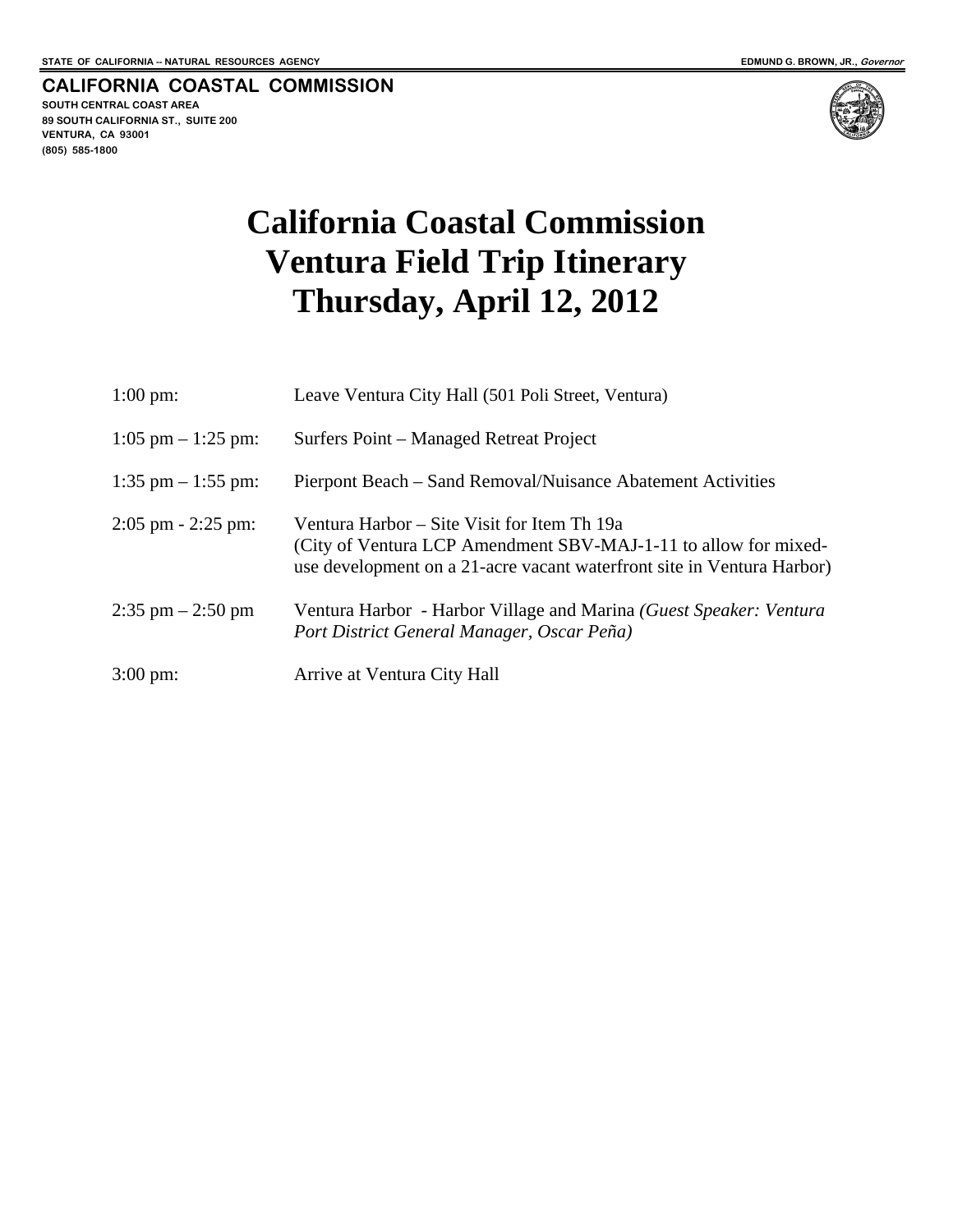## **Field Trip Route Map**



1:00 pm: Leave Ventura City Hall (501 Poli Street, Ventura)



1:05 pm – 1:25 pm: Surfers Point – Managed Retreat Project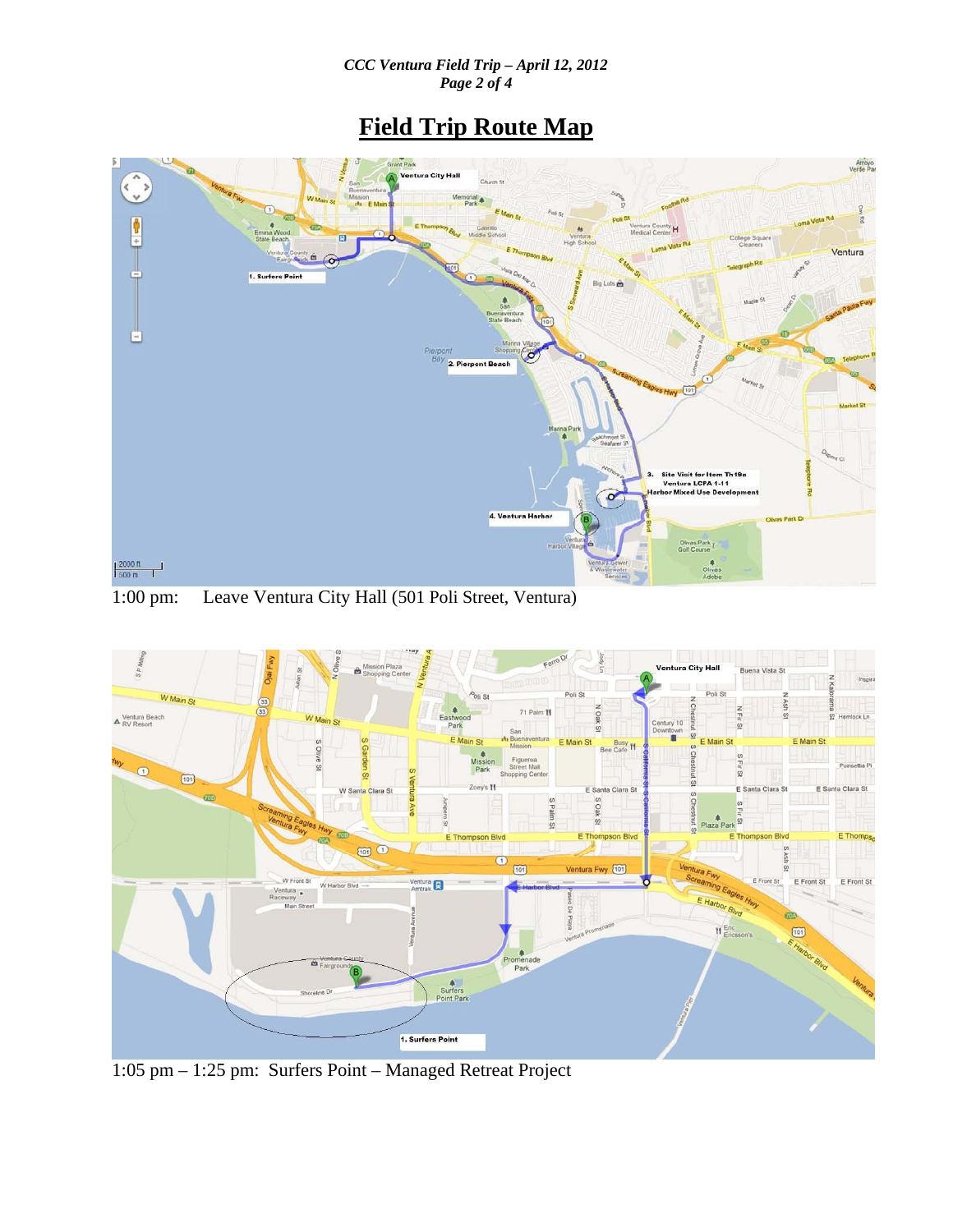## *CCC Ventura Field Trip – April 12, 2012 Page 3 of 4*



1:35 pm – 1:55 pm: Pierpont Beach *(Terminus of Seaward Avenue)* – Sand Removal and Nuisance Abatement Activities



2:05 pm - 2:25 pm: Ventura Harbor (Terminus of Navigator Drive) Site Visit for Item Th 19a (City of Ventura LCP Amendment SBV-MAJ-1-11 to allow for mixed-use development on a 21-acre vacant waterfront site in Ventura Harbor)